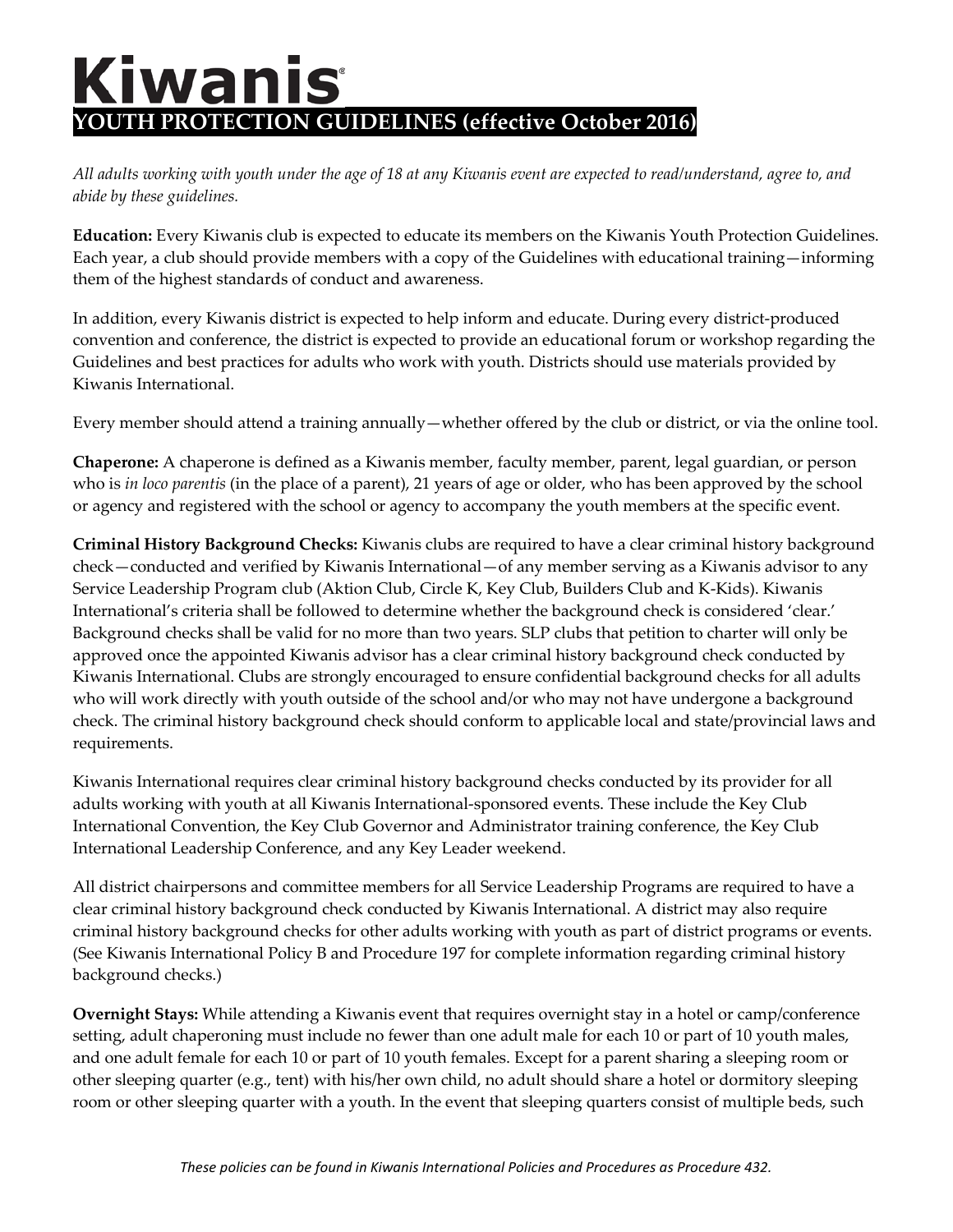## Kiwanis **YOUTH PROTECTION GUIDELINES (effective October 2016)**

as a bunkhouse or camp cabin, adults may share the sleeping quarters with youth members of the same gender, provided that two or more adults are present.

**Transportation:** When transporting youth, the best practice is having three people in the car at all times with documented approval from the parent or guardian for the transportation arrangements. When both of these conditions cannot be met, one of them should be. All transportation decisions should be made in accordance with local laws and school policies.

## **Use of Alcoholic Beverages, Tobacco, Marijuana, and Other Substances**

While attending any Kiwanis event that is produced primarily by or for the benefit of youth, adults are expected to refrain from using or being under the influence of alcoholic beverages, tobacco, and/or marijuana products, even if prescribed for medicinal use. In addition, the use and/or possession of illegal drugs or the improper/illegal use of legal drugs is prohibited.

**Medications:** The possession of prescription and nonprescription (over-the-counter) medications by youth at a Kiwanis event should be permitted only with the written permission of the parent/guardian.

**Reporting:** If a Kiwanian observes troubling behavior involving a youth at a Kiwanis event or becomes aware of a situation that is illegal or potentially unsafe for a young person at a Kiwanis event, he or she must immediately contact the appropriate personnel at the event and provide notification to law enforcement personnel as appropriate. If the Kiwanian becomes aware of the troubling behavior after the event, he/she must contact leaders of the event and provide notification to law enforcement personnel as appropriate. All local, state, provincial and federal laws regarding reporting must be followed.

**Personal Information:** All documents bearing personal information of any youth attending a Kiwanis event, including registration forms, medical information forms, permission-to-treat forms, etc. should be treated as confidential. Processes that protect this information must be created, including minimizing the number of people who have access to any such documents. The documents shall be maintained for a minimum of three years or longer as may be required by applicable state/provincial laws and regulations. After the maintenance period has expired, the documents shall be destroyed in a way that maintains confidentiality, such as shredding. The disposal and destruction of all confidential information shall conform to applicable state/provincial laws and regulations.

**Youth and Social Media:** For any social networking site that involves requesting a connection (such as inviting someone to be a friend on Facebook), adults should never initiate such connections with youth. If a youth requests such a connection from a Kiwanian, he/she should use their best judgment in responding. Adults should treat their interaction with youth on social networking sites as though the interaction were occurring in public, in front of other adults and young people. In other words, if it would not be appropriate to say something to a young person in public, it should not be said as a comment on a social networking site either. Kiwanians should refrain from interactions that can be seen as excessive (such as constantly "liking" or commenting on a person's posts on Facebook). Prior to posting any media online, such as photographs, obtain permission from any and all individuals (or parents for minors) who appear in those media; it could be illegal to do otherwise. (See Kiwanis International Policy B for complete social media guidelines.)